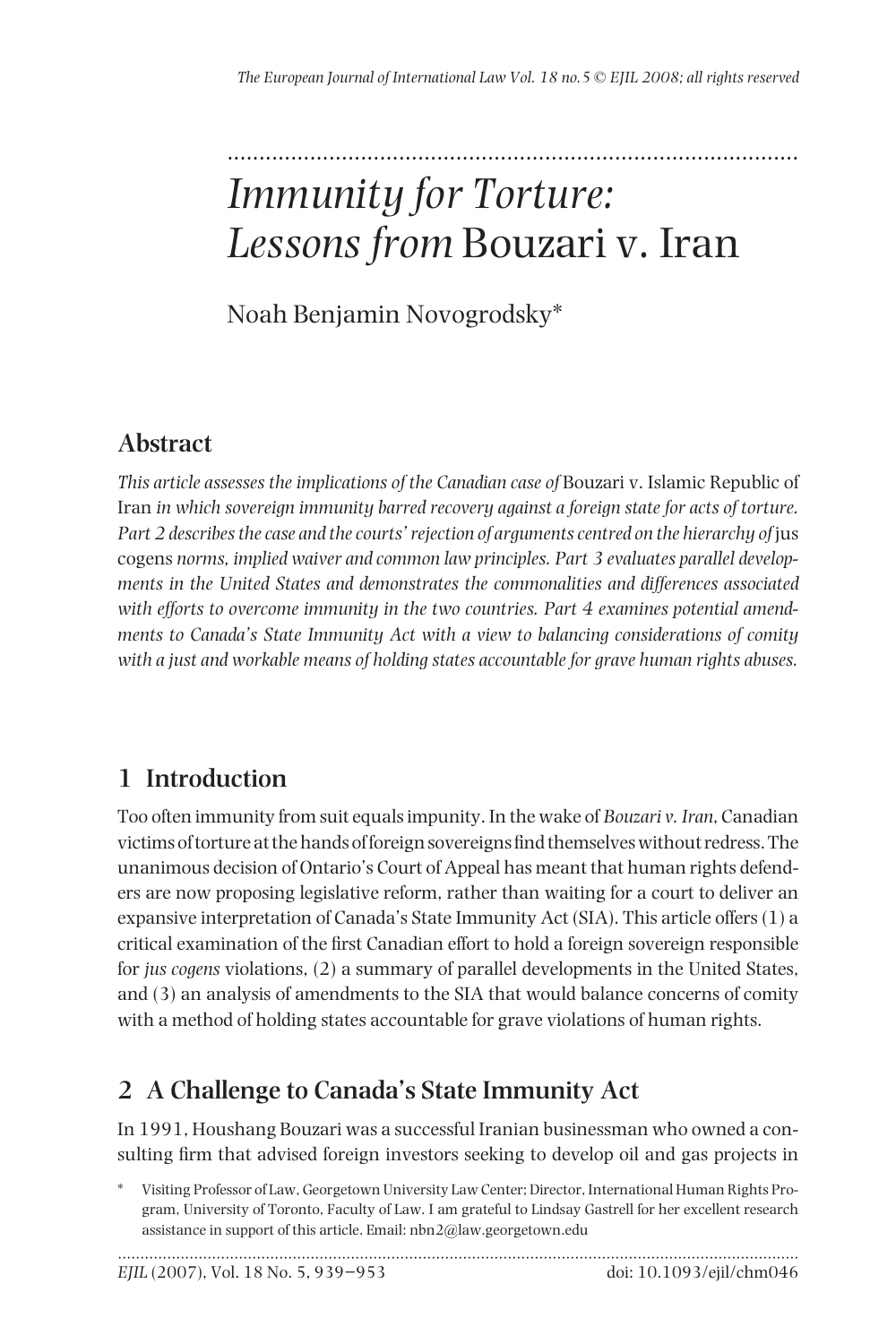the Persian Gulf. Bouzari was retained by a consortium of companies to negotiate a US\$1.8 billion deal with the National Iranian Oil Company (NIOC) for the purpose of conducting 'oil and gas drilling and exploration technology and pipeline and refinery construction<sup>'1</sup> in the South Pars offshore fields. 'For his services [Bouzari] and his company were set to receive a commission of 2 percent  $(\$35$  million).<sup>2</sup> In November 1992, Mehdi Hashemi Bahramani, the son of the President of Iran, approached Bouzari on the first of several occasions and offered his father's help in facilitating the project, in exchange for \$50 million. Bouzari refused to pay the bribe. On 1 June 1993, three plain clothes police officers arrested Bouzari in Tehran and took him to Section 209 of Even Prison. For the next eight months, Bouzari was brutally tortured: ' [h]e was deprived of food, sleep and sanitation. His head was forced into a bowl of excrement and held there. He was subjected to several fake executions by hanging. He was suspended by the shoulders for lengthy periods. His ears were beaten until his hearing was damaged.'<sup>3</sup>

 In January 1994, Bouzari's family paid \$3 million of a demanded \$5 million ransom to secure his release. Bouzari escaped to Vienna in July of that year. Despite telephoned death threats from Iranian agents, Bouzari and his family safely emigrated to Canada in July 1998.

 While Bouzari was being tortured in detention, NIOC cancelled its contract with his consortium for the South Pars project. Mehdi Hashemi Bahramani later established a new company, the Iran Offshore Engineering and Construction Company, which entered 'into a contract with the consortium for the South Pars project that was identical to the one that Mr. Bouzari had obtained. Not surprisingly [Bouzari] was entirely excluded from the new arrangement.'<sup>4</sup>

 Bouzari sued the Islamic Republic of Iran in the Ontario Superior Court under Canada's State Immunity Act 1985 (SIA), claiming damages for torture. Bouzari, of course, had nowhere else to bring a civil action. 5 As with most victims of torture, it was impossible for Bouzari to return to the scene of the crime in order to lodge a claim against the state.<sup>6</sup>

 Sovereign states are presumptively immune from suit in Canada unless the case meets one or more exceptions contained in the SIA. 7 Bouzari argued for the application of three exceptions to immunity; the section 18 exception for criminal proceedings; the

- 3 *Bouzari v. Islamic Republic of Iran* [2004] OJ No. 2800 Docket No. C38295, at para. 12.
- 4 *Ibid.,* at para. 15.
- 5 Both the Superior Court and the Court of Appeal skirted the conflict of laws question, refusing to decide whether Bouzari's continuing injuries in Canada constituted a real and substantial connection to the forum.
- <sup>6</sup> Like many opponents of powerful interests or victims of torture, Houshang Bouzari would risk re-arrest or worse if he were to return to Iran in order to pursue his legal claims. His lawyer, Mark Arnold, applied for a visa to visit Iran and listed 'service of legal process' as the purpose of his visit. His request for a visa was denied. In the trial of the individual accused of killing Zahra Kazemi, no Canadian consular official, much less a family member of the deceased, was permitted to attend.
- *State Immunity Act*, RSC 1985, c. S-18 (the 'SIA')

<sup>&</sup>lt;sup>1</sup> *Bouzari v. Islamic Republic of Iran* [2002] OJ No. 1624, at para. 6.

<sup>&</sup>lt;sup>2</sup> Krotz, 'Houshang's Promise', *The Walrus*, June 2004, at 58.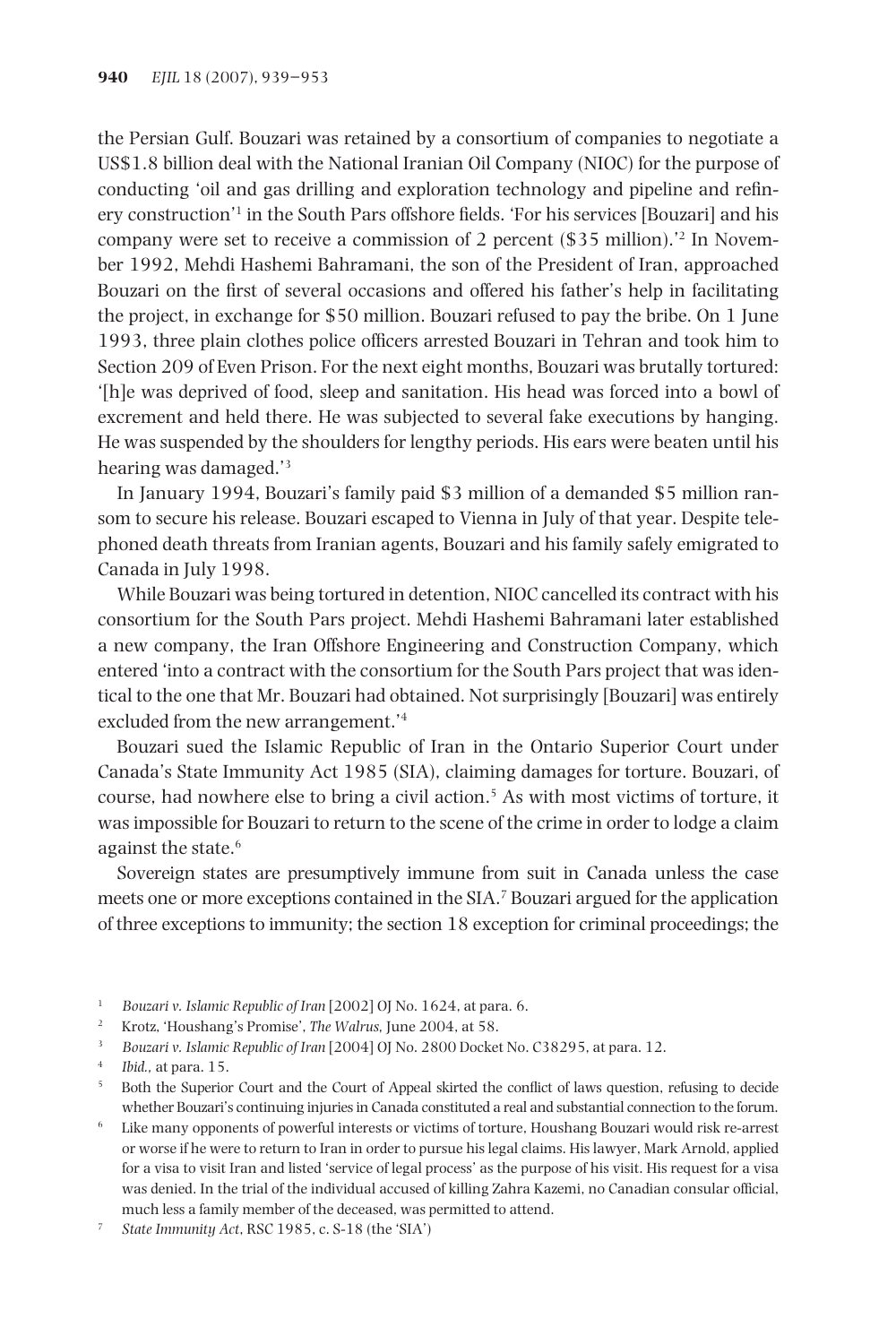tort exception found in section 6 which provides that 'a foreign state is not immune from the jurisdiction of a court in any proceedings that relate to (a) any death or personal or bodily injury, or (b) any damage to or loss of property'; and the section 5 'commercial activity' exception. Bouzari also claimed that the SIA must be read in conformity with Canada's international legal obligations and that, both by treaty and peremptory norms of customary international law, Canada is bound to permit a civil remedy against a foreign state for torture abroad. Specifically, Bouzari contended that Article 14 of the Convention Against Torture<sup>8</sup> required Canada to provide him with the opportunity to seek redress from his torturers. 9 Article 14 provides:

 Each State Party shall ensure in its legal system that the victim of an act of torture obtains redress and has an enforceable right to fair and adequate compensation including the means for as full rehabilitation as possible. In the event of the death of the victim as a result of an act of torture, his dependants shall be entitled to compensation.

 Nothing in this article shall affect any right of the victim or other person to compensation which many exist under national law.

 In the Ontario Superior Court, Swinton J expressed sympathy for Bouzari's plight but found that his case did not fall within one of the enumerated exceptions of Canada's State Immunity Act.<sup>10</sup> The Court found that despite the plea for punitive damages, the statute is civil, not criminal, in nature; that the commercial activity exception was inapplicable because the activity giving rise to the case 'was imprisonment by agents of the foreign state and acts of torture performed by them in a state prison'; and that the tort exception does not apply to injuries which occur outside Canada. 11 The Superior Court also refused to import a new exception for torture committed outside Canada into the Act and found that the SIA is consistent with Canada's international obligations, including the Convention Against Torture.

The Ontario Court of Appeal affirmed the lower court's dismissal, holding that Canadian law precludes claims against foreign sovereigns for acts not enumerated in the statute, including torture. Goudge JA declared that ' the wording of the SIA must be taken as a complete answer to this argument. Section 3(1) could not be clearer. To reiterate, it says: "(1) Except as provided by this Act, a foreign state is immune from the jurisdiction of any court in Canada. " The plain and ordinary meaning of these words is that they codify the law of sovereign immunity.<sup>'12</sup> In sum, the Court of Appeal concluded that the SIA occupies the field in this area and that it provides no exception for torture. Like the Superior Court, the Court of Appeal agreed that the prohibition

12 *Bouzari v. Iran, supra* note 3, at para. 42.

<sup>&</sup>lt;sup>8</sup> Canada has ratified the Convention Against Torture and Other Cruel, Inhuman or Degrading Treatment or Punishment, 10 Dec. 1984, 1465 UNTS 85, [1987] Can. TS No. 36, entry into force on 26 June 1987; Iran has not.

<sup>&</sup>lt;sup>9</sup> For discussion of the reach of Art. 14 see Hall, 'The Duty of States Parties to the Convention Against Torture to Provide Procedures Permitting Victims to Recover Reparations for Torture Committed Abroad', in this Symposium.

<sup>10</sup> *Bouzari v. Iran, supra* note 1.

<sup>&</sup>lt;sup>11</sup> *Ibid.*, at paras 18-34.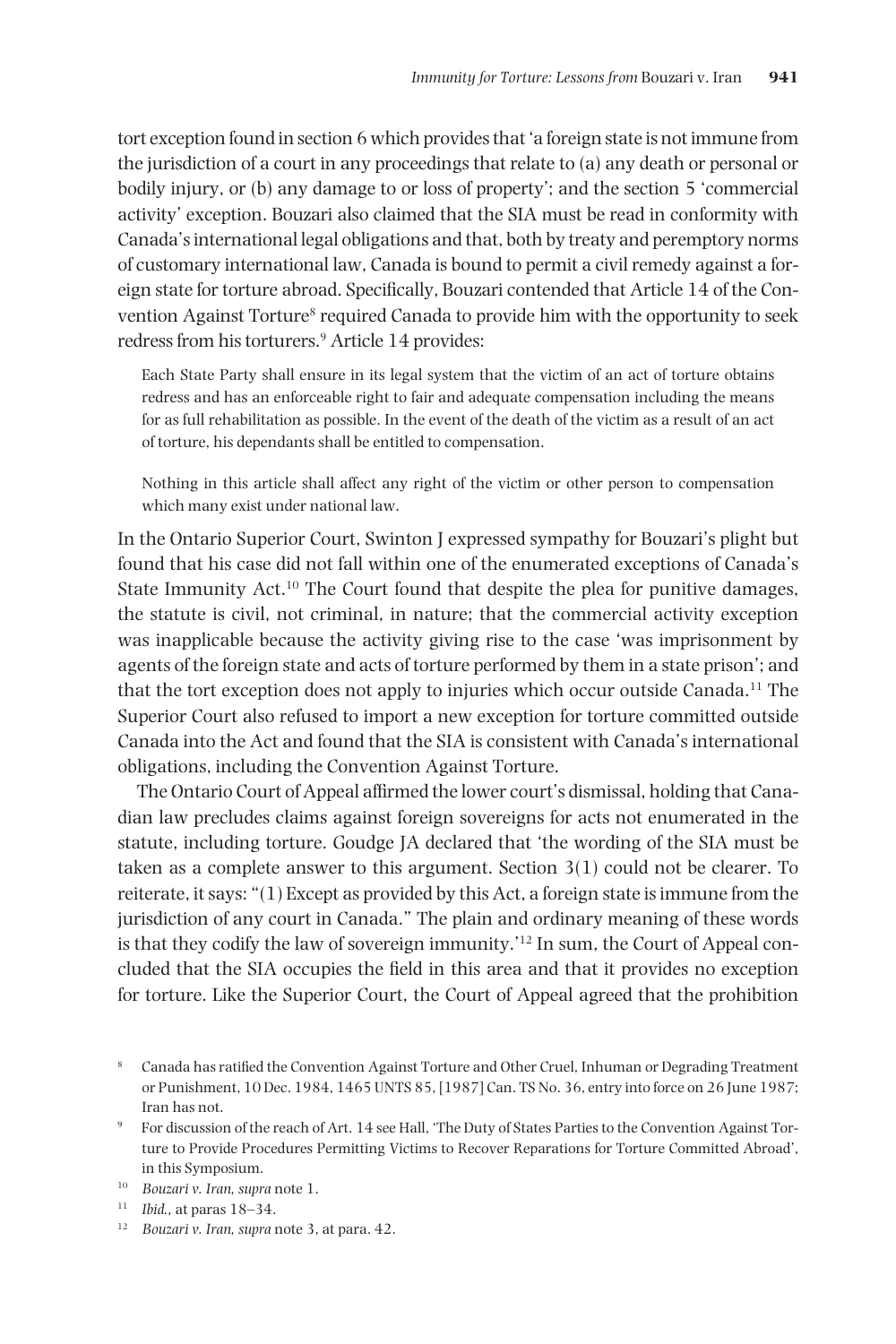against torture constitutes a rule of *jus cogens,* but held that the norm does not encompass the civil remedy sought by Bouzari. 13 The Superior Court evaluated expert testimony on the subject and concluded that while the law may be moving in this direction, neither emerging state practice nor Article 14 of the Convention Against Torture ' require[s] it to take civil jurisdiction over a foreign state for acts committed outside the forum state'.<sup>14</sup>

 When the Supreme Court of Canada refused Bouzari's request for leave to appeal, his domestic remedies were effectively exhausted. 15 In May 2005, however, the UN Committee Against Torture (CAT), the international body tasked with monitoring implementation of the treaty, expressed concern at Canada's failure to provide a civil remedy through the domestic judiciary for all victims of torture. In its concluding observations, the CAT noted '[t]he absence of effective measures to provide civil compensation to victims of torture in all cases ' , and recommended that Canada ' review its position under article 14 of the Convention to ensure the provision of compensation through its civil jurisdiction to all victims of torture'.<sup>16</sup>

### **3 Lessons from** *Bouzari*

 The case of *Bouzari v. Iran* was exceptional for two distinct reasons. First, on the facts of the case, Houshang Bouzari was neither a Canadian citizen nor a Canadian resident. As a victim of torture who emigrated to Canada four years after suffering abuse, Bouzari was left to argue that he satisfied the jurisdictional nexus to Canada necessary for the court to assume jurisdiction based on continuing effects related to the torture he originally endured in Iran, that is, that Iran's actions harmed Bouzari while he was in Canada.<sup>17</sup> While neither Court resolved the question whether the case satisfied a 'real and substantial connection' to Ontario,<sup>18</sup> in *dicta* the Court of Appeal observed that Bouzari's nexus to the forum was 'very tenuous'.<sup>19</sup> And while the Court explained that 'it is not suggested that the appellant came here merely to engage the jurisdiction of the Ontario court ' , the policy implications for Canada were obvious. If the *Bouzari* court had found that this case satisfied the real and substantial connection test, future refugees and immigrants to Canada – many of whom have fled grave human rights abuses abroad – would be eligible to bring cases in Canadian courts, assuming they satisfied other limitations.<sup>20</sup>

13 *Ibid.,* at paras 87 and 94.

- 15 *Bouzari v. Iran* [2005] SCCA No. 410 Docket No. 30523.
- <sup>16</sup> CAT, 'Conclusions and Recommendations of the Committee against Torture: Canada', 7 July 2005, CAT/ C/CR34/CAN.
- 17 *Bouzari v. Iran, supra* note 3.
- 18 *Ibid.,* at para. 23 (citing *Muscutt v. Courcelles* (2002), 60 OR (3d) 20, 213 DLR (4th) 577 (CA).
- 19 *Ibid.,* at para. 33.
- $20$  The notion that limiting sovereign immunity will open the floodgates to an unwieldy number of claims against foreign sovereigns has never been seriously tested. If an exception to immunity were found or developed in a future amendment, potential plaintiffs would still face substantial hurdles related to concerns over retroactive application, statutes of limitation, the scope of the exception, the threat of costs, *forum non conveniens* , exhaustion of remedies, effective service of process, and potential deference to the political branches.

<sup>14</sup> *Ibid.,* at para 78.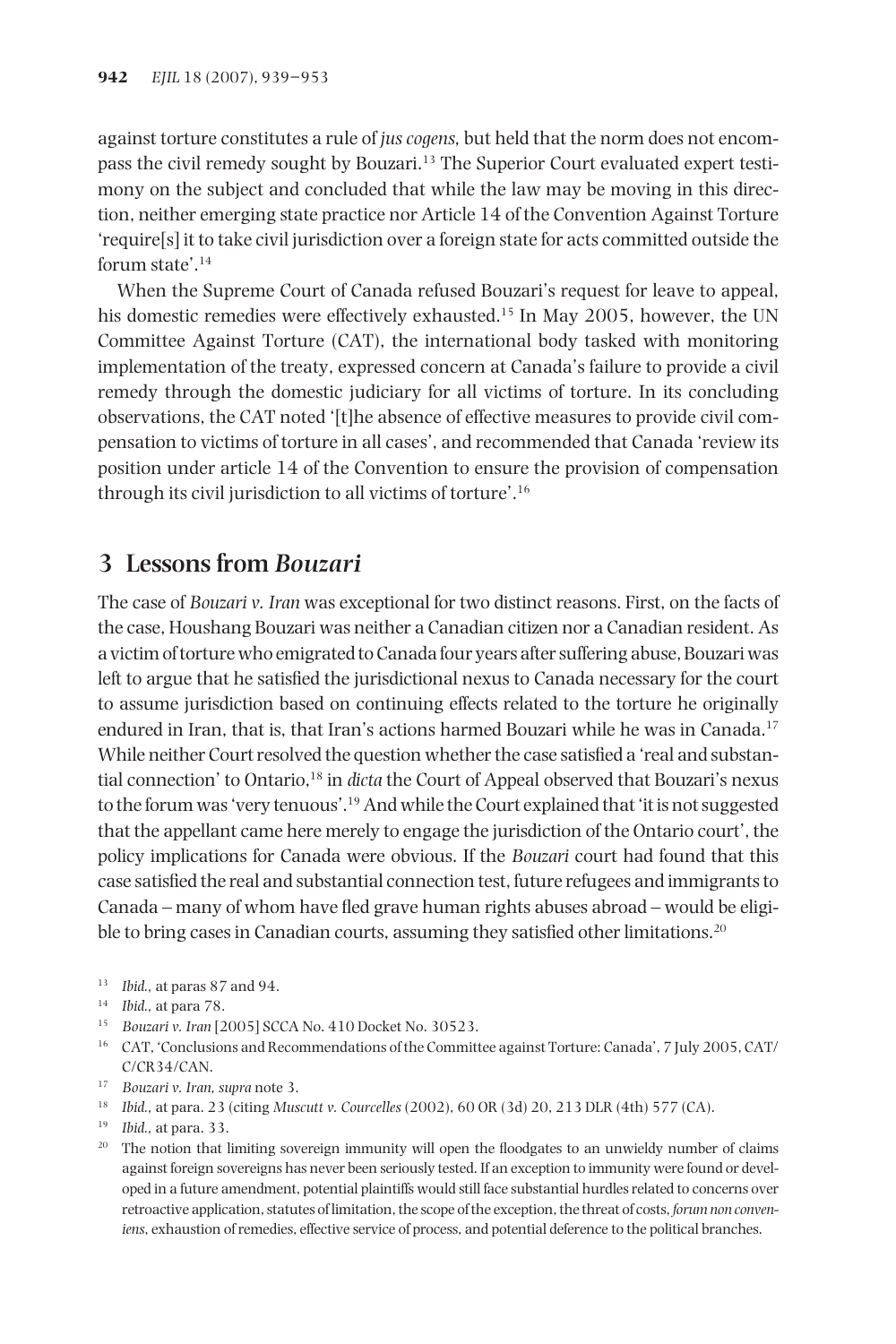Second, Bouzari's attempt to fit his ordeal within the 'commercial activity' exception was wholly atypical. Most instances of torture are not accompanied by extortion, and even fewer cases are prompted by state officials seeking to appropriate business opportunities. The ordinary commercial activity case involves an agency or instrumentality of a foreign state engaged in contractual or business dealings within the forum state. 21 The Canadian Supreme Court in *Re Canada Labour Code* established two basic questions raised by the 'commercial activity' exception: first, whether the acts in question constitute commercial activity and, secondly, whether the proceedings relate to that activity.<sup>22</sup> In *Bouzari*, the Court of Appeal found emphatically that 'the acts of torture underpinning the appellant's action cannot be said to have anything to do with commerce. They were nothing more than unilaterally imposed acts of brutality.<sup>'23</sup>

 Notwithstanding the extraordinary facts of Bouzari's ordeal, the fundamental question posed by the case is whether states may continue to claim immunity in foreign courts for *jus cogens* violations. Bouzari's counsel argued that the prohibition against torture constitutes a peremptory norm that overrides the civil immunity accorded to foreign sovereigns. 24 In so doing, Bouzari and supporting interveners made three interrelated arguments: (i) that the normative hierarchy of the prohibition against torture trumps the immunity, (ii) that the act of torture represents a form of implied waiver, and (iii) that common law rules outside the SIA provide an alternative basis for abrogating immunity.

The first claim is rooted in the structure of international law as a body of rules found in conventions, treaties, and customary law based on the existence of widespread state practice and *opinio juris* . In terms of normative hierarchy, state immunity is abrogated when the state is responsible for crimes that have the status of peremptory norms of international law. Acts prohibited under *jus cogens* occupy a higher status than state immunity which, while part of customary international law, does not occupy the status of *jus cogens* . As a result, where a state has violated a norm of *jus cogens* , state immunity cannot attach to that act because the norm that has been violated is of greater importance. While controversy exists as to the exact content of *jus cogens* , it is well accepted that the prohibition against torture is a peremptory norm.<sup>25</sup> Under principles of normative hierarchy, Bouzari contended, Iran's immunity was nullified where the *jus cogens* prohibition of torture had been violated. This view was adopted

<sup>21</sup> In the US, the primary exceptions to immunity contained in the Foreign Sovereign Immunities Act (FSIA) are for cases in which 'the foreign state has waived its immunity either expressly or by implication', where 'the action is based upon a commercial activity carried on in the United States by the foreign state', and cases against a foreign state for personal injury or death or damage to property occurring in the US as a result of the tortious act of an official or agent of state acting within the scope of his or her office or employment: 28 USCA §§ 1602 ff.

<sup>22</sup> *Re Canada Labour Code* [1992] 2 SC 50, para. 69.

<sup>23</sup> *Bouzari v. Iran, supra* note 3, at para. 53.

<sup>&</sup>lt;sup>24</sup> See Orakhelashvili, 'State Immunity and Hierarchy of Norms: Why the House of Lords Got It Wrong' in this Symposium (for further discussion on the hierarchy of norms debate in immunity cases).

<sup>25</sup> See *R. v. Bow Street Metropolitan Stipendiary Magistrate and others, ex parte Pinochet Ugarte (Amnesty International and others intervening* ) *(No. 3)* [1999] 2 All ER 97 (HL). The *Pinochet* case arose in the context of a request for extradition to a third country (Spain) to face criminal charges, not as a private individual seeking civil redress.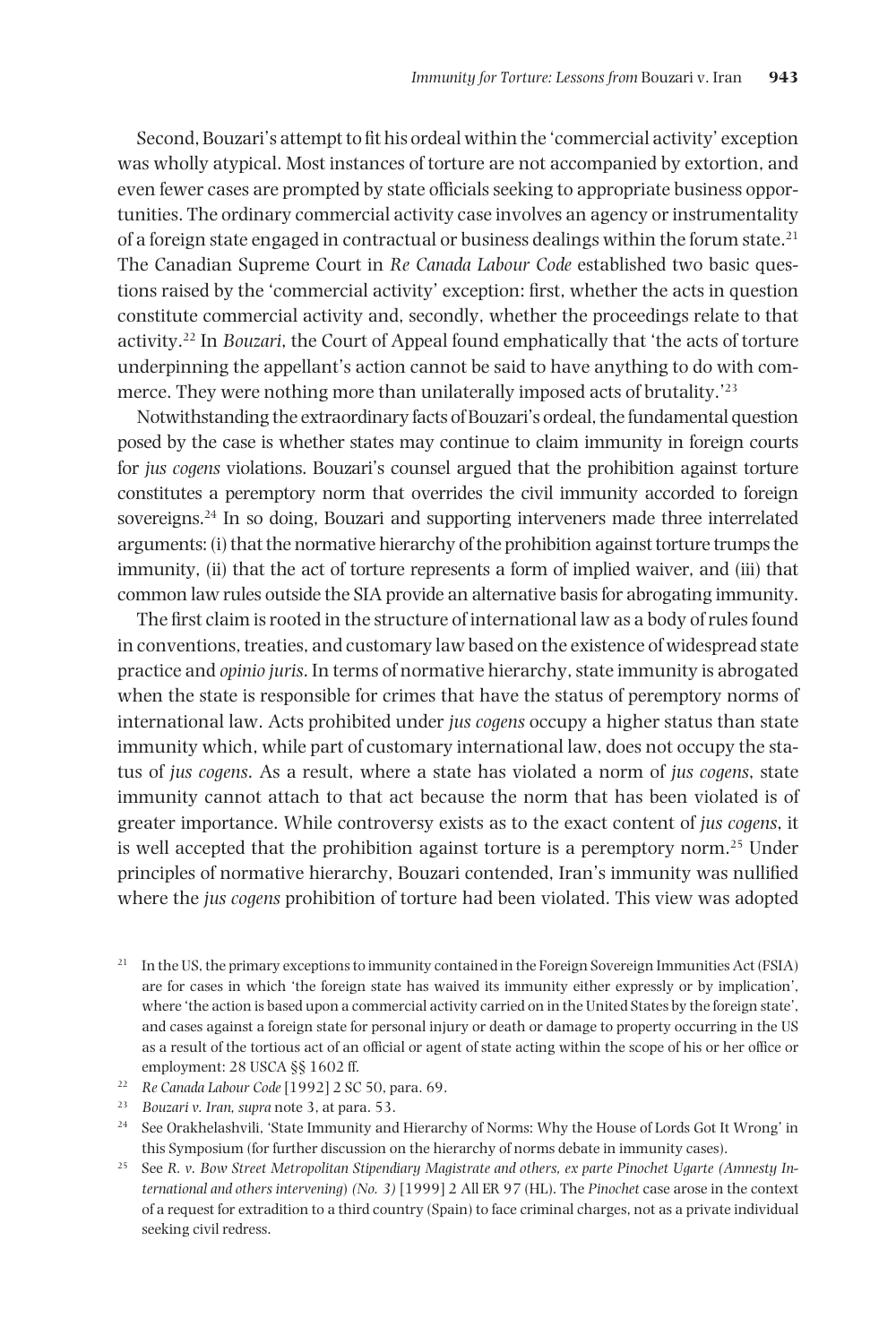by the dissent in the European Court of Human Rights case of *Al-Adsani* authored by Judges Rozakis and Caflisch.<sup>26</sup> Their dissent articulates the view that because the prohibition on torture operates as a *jus cogens* norm 'in the international sphere', the doctrine acts to deprive the sovereign of immunity and the ' criminal or civil nature of the [subsequent] domestic proceeding is immaterial'.<sup>27</sup>

The second theory, usually referred to as the implied waiver approach, first gained prominence in the United States and is related to the normative hierarchy theory. 28 State immunity is a privilege granted to states as members of the international community of nations and intended to encourage comity and mutual respect among states. As a form of customary international law, this privilege is of significant importance and historical stature. However, when a state violates prohibitions of international *jus cogens* , the implied waiver theory holds that the state in question cannot then claim the privilege of immunity for those acts: ' [i]nternational law cannot bestow immunity from prosecution for acts that the same international law has universally criminalized'.<sup>29</sup> Under this notion, by disregarding peremptory norms the offending state has waived its rights under international law to the extent that those rights conflict with the illegal behaviour. Citing US Supreme Court Chief Justice Marshall's 1812 decision in *The Schooner Exchange* , Caplan argues that there is no inherent right of state immunity and there is no international norm that shields foreign states from human rights litigation. 30

 The third claim, contained in the Canadian Lawyers for Human Rights ' (CLAIHR) intervener submission before the Court of Appeal, argued that common law principles of adjudication continued to operate outside Canada's SIA that would permit the court to take jurisdiction of the case. CLAIHR argued that the remedies available in Canadian law for other forms of tortuous conduct could be read into the interstices of the SIA.<sup>31</sup>

 In rejecting each of these contentions, the Ontario Court of Appeal situated sovereign immunity within customary law – although it acknowledged the countervailing customary law considerations related to the prohibition against torture – and Canada's statutory codification of comity principles.<sup>32</sup> Relying on the reasoning in *Schreiber v. Canada (Attorney General)* , the court endorsed the view that it is not in Canada's interest to attempt to adjudicate every – or any but the most egregious – act of a foreign nation. This oft-repeated perspective maintains that for the court to find otherwise would ignore the international system of dispute resolution, and fundamental principles of sovereign equality.<sup>33</sup>

- <sup>26</sup> Springham, 'State Immunity "What a Pity!"', 3(3) *Human Rights & UK Practice* (2002) 3.
- 27 *Al-Adsani v. UK,* 21 Nov. 2001 (2002) 34 EHRR 11, at para. 4.

- 30 Caplan, *supra* note 28, at 781.
- 31 Se[e www.claihr.org/claihr\\_new/SupplementaryFactum.doc.](http://www.claihr.org/claihr_new/SupplementaryFactum.doc)
- <sup>32</sup> *Schreiber v. Canada (Attorney General)* (2002), 216 DLR (4th) 513 (SCC), at para. 27.
- <sup>33</sup> Throughout the *Bouzari* case, the Attorney General of Canada maintained that if Canadian courts were to view jurisdiction expansively, other countries would be less inclined to respect the Canadian legal system and its authority and could lead to retaliatory actions in foreign courts against Canada and/or Canadian interests. For an opposing view see McGregor, 'Torture and State Immunity: Deflecting Impunity; Distorting Sovereignty', in this Symposium.

<sup>&</sup>lt;sup>28</sup> See generally Caplan, 'State Immunity, Human Rights, and *Jus Cogens*: A Critique of the Normative Hierarchy Theory', 97 AJIL (2003) 41 and Belsky *et al.*, 'Implied Waiver Under the FSIA', 77 *Cal L Rev* (1989) 365.

<sup>&</sup>lt;sup>29</sup> Day, 'Crimes Against Humanity as a Nexus of Individual and State Responsibility', 22 *Berkeley J Int'l L* (2004) 489.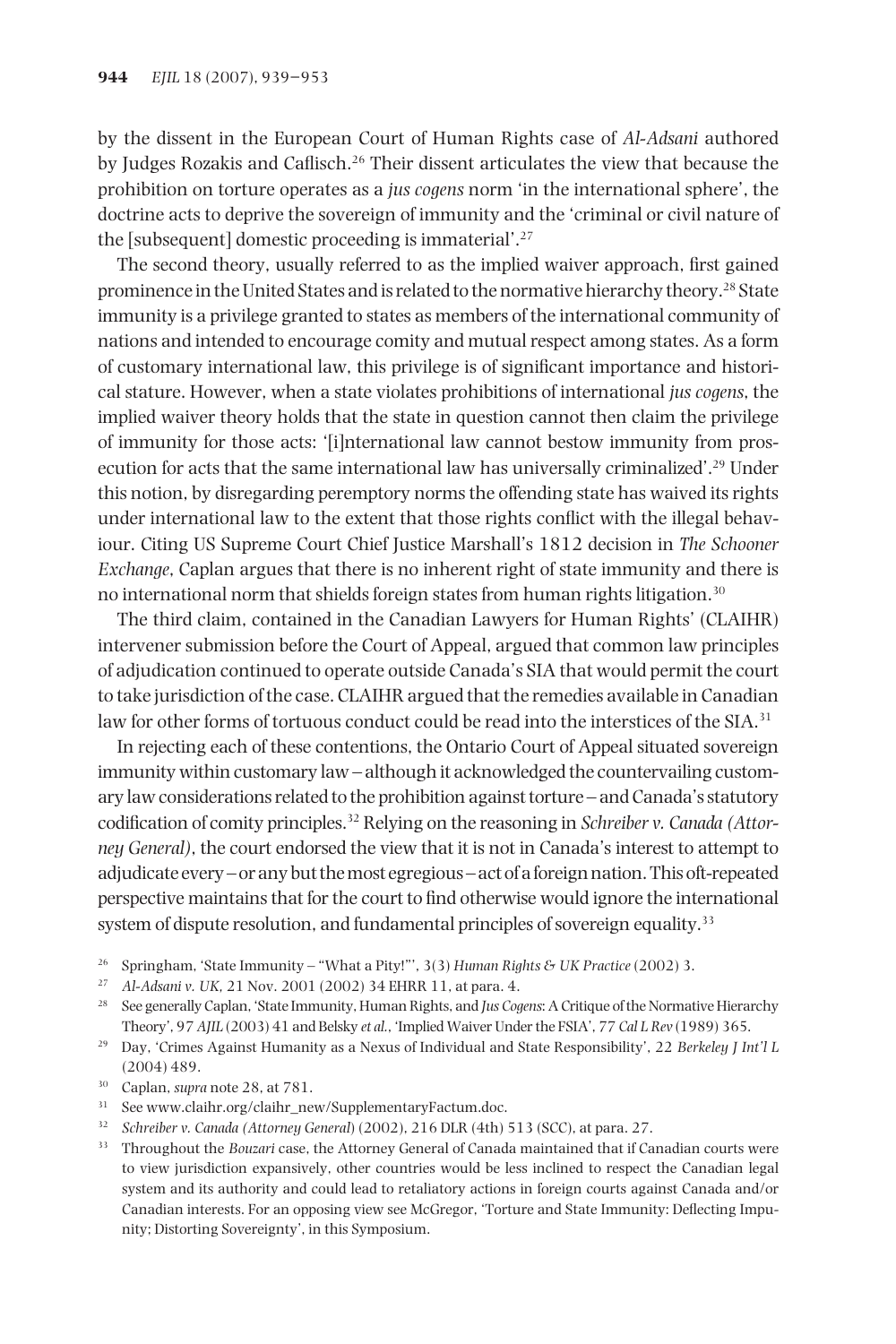*Bouzari* thus serves to align Canada with those states and juridical bodies that have refused to regard torture as an exception to the rule of immunity. 34 Like applicants in the United Kingdom, 35 the United States, 36 and those who appear before the European Court of Human Rights, 37 future Canadian plaintiffs face the spectre of enduring immunity despite claims alleging grave human rights abuses committed by foreign states. 38 For at least three real or potential Canadian plaintiffs who have recently been tortured and/or killed abroad by agents of foreign states – William Sampson, Maher Arar, and the family of Ziba Zahra Kazemi – the *Bouzari* precedent now poses a formidable obstacle. Maher Arar, for one, was subject to extraordinary rendition and removed from the United States to Syria where he was tortured for nine months; Arar's ordeal was the subject of a Commission of Inquiry in Canada which exonerated Arar from any wrongdoing and recommended that Canadian authorities 'assess Mr. Arar's claim for compensation in light of the finding of this report' which detail the ways in which Canadian authorities failed to respond to the torture of a Canadian citizen of Syrian origin who was removed from the United States to Syria. 39 Citing *Bouzari*, the Superior Court dismissed Arar's action against Syria.<sup>40</sup>

#### **4 Developments in the United States**

 In contrast to Canada, the United States offers a peculiar patchwork of civil redress for torture and other serious human rights abuses. The scope of sovereign immunity for pure *jus cogens* violations was most recently decided by the United States Court of Appeals for the District of Columbia Circuit through its grant of immunity to the Federal Republic of Germany with regard to acts committed by the Nazi regime.<sup>41</sup> Hugo Princz, a US citizen at the outbreak of World War II, sought damages from Germany for his internment at Auschwitz and the slave labour that he provided to the Third Reich. 42 At the District Court, Judge Sporkin denied Germany's motion to dismiss and claimed jurisdiction over the case.<sup>43</sup> The DC Circuit ultimately reversed Judge

36 *Princz v. Federal Republic of Germany* , 26 F 3d 1166 (DC Cir 1994).

<sup>&</sup>lt;sup>34</sup> See generally Currie, 'Perspectives on State and Diplomatic Immunity', *County of Carlton Law Association Update on Civil Litigation 2001* (2001); and H. Fox, *The Law of State Immunity.* (2002).

<sup>35</sup> *Jones v. Ministry of Interior Al-Mamlaka Al-Arabiya as Saudiya and others* [2006] UKHL 26 and *Al-Adsani v. Government of Kuwait and Others,* CA, 12 Mar. 1996; 107 ILR 536.

<sup>&</sup>lt;sup>37</sup> But see the dissenting judgments rendered in the 9-8 decision of the European Court of Human Rights in *Al-Adsani v. the United Kingdom* [2001] ECHR 752.

<sup>38</sup> See McGregor, ' State Immunity and Jus Cogens ' , 55 *ICLQ* (2006) 437 (citing *Ferrini v. Federal Republic of Germany* (Cass Sez Un 5044/04 Italy)) and *Prefecture of Voiotia v. Federal Republic of Germany* , Case No 11/2000, Areios Pagos (Greece).

<sup>&</sup>lt;sup>39</sup> Commission of Inquiry into the Actions of Canadian Officials in Relation to Maher Arar, *Report of the Events in Relation to Mahar Arar, Analysis and Recommendations* (2006), available at[: www.ararcommission.ca.](http://www.ararcommission.ca)

<sup>40</sup> *Arar v. Syrian Arab Republic* [2005] OJ No. 752, at para. 28.

<sup>41</sup> See also *Siderman de Blake v. the Republic of Argentina,* 965 F 2d 688 (9th Cir. 1992).

<sup>&</sup>lt;sup>42</sup> Princz had failed to qualify for post-Holocaust compensation because of his status as a US citizen.

<sup>43</sup> *Princz, supra* note 36.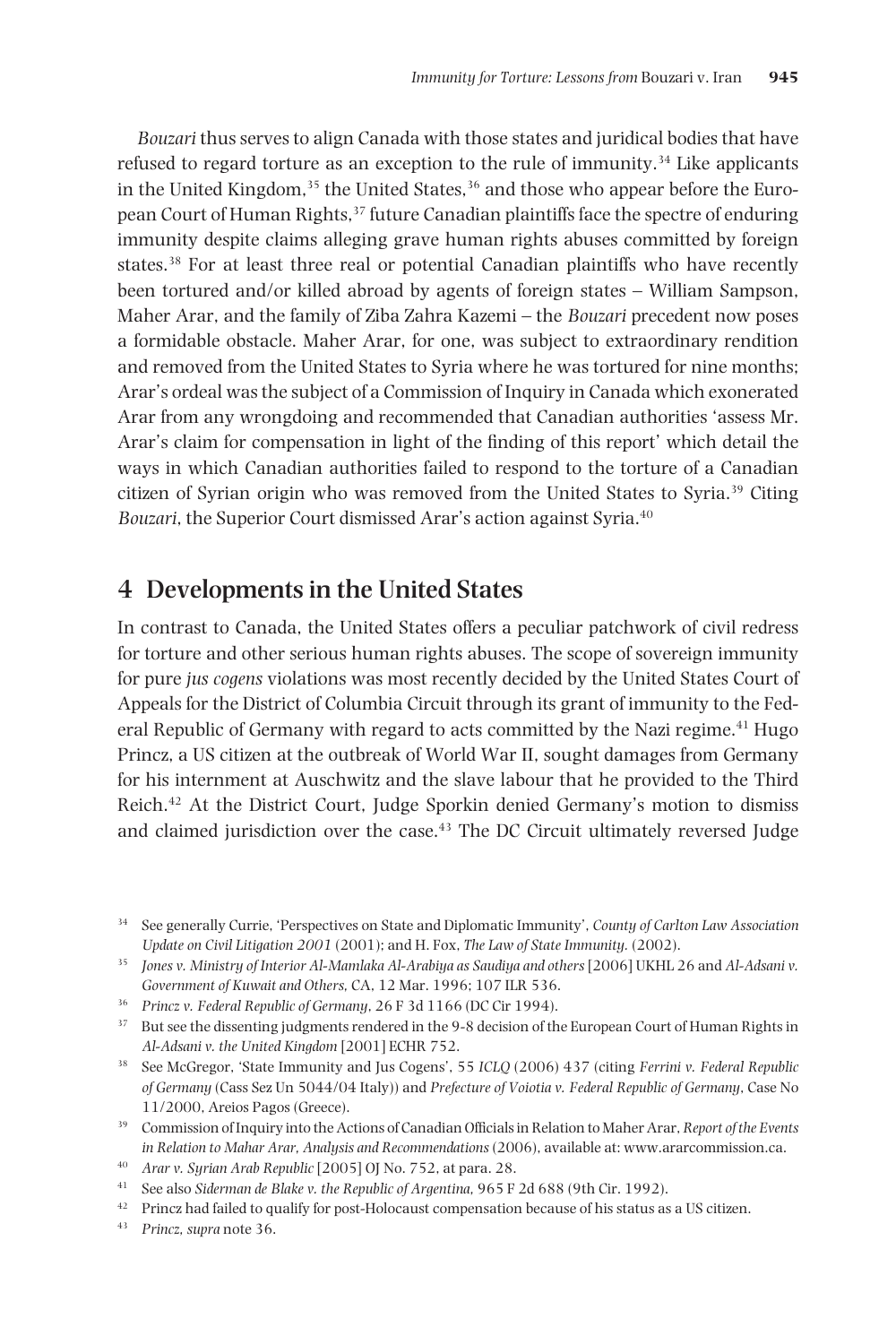Sporkin's decision but recognized (as the lower court had) the difficulties of claiming immunity for violations of *jus cogens* norms. 44

 Like Bouzari, Princz sought to expand the exceptions to statutory immunity afforded by the Foreign Sovereign Immunities Act (FSIA),<sup>45</sup> the US equivalent to the Canadian SIA. In 1996, however, the FSIA was amended to include an anti-terrorism exception for 'personal injury or death that was caused by an act of torture, extrajudicial killing, aircraft sabotage, hostage taking, or the provision of material support or resources … for such an act'.<sup>46</sup> The added exception under the FSIA applies only to claims brought by US citizens, who were citizens at the time of the alleged events, and permits as defendants only those states listed by the State Department as sponsors of terrorism at the time the act occurred or later so designated as a consequence of the act in question. 47 That list now includes Cuba, Iran, North Korea, Sudan, and Syria. 48 Finally, a claim may only be brought where the claimant 'afford[s] the foreign state a reasonable opportunity to arbitrate the claim in accordance with accepted international rules of arbitration ' . 49

 The US Congress subsequently passed the Civil Liability for Acts of State Sponsored Terrorism Act (known as the 'Flatow Amendment') to give parties injured or killed by a terrorist act covered by the FSIA exception, or their legal representatives, a cause of action against 'an official, employee, or agent of a foreign state designated as a state sponsor of terrorism ' who commits the terrorist act ' while acting within the scope of his or her office, employment, or agency', if a US government official would also be liable for such actions.<sup>50</sup> The Flatow amendment arose because of a case filed by Stephen Flatow after his daughter Alisa was killed in a 1995 car bombing in the Gaza Strip by Islamic Jihad, an organization which a federal district court later found to be funded by Iran. 51

Emboldened by the amendment, several US plaintiffs filed actions against Iran, Iraq, and Cuba between 1996 and 2000. In *Alejandre v. Republic of Cuba* , the court awarded \$50 million in compensatory damages and \$137.7 million in punitive damages to families of three of the four persons who were killed when the Cuban air force shot down two Brothers to the Rescue planes in 1996. 52 In both the *Flatow* and *Alejandre* cases, the plaintiffs sought to attach assets of Iran and Cuba in the United States that had been

- <sup>45</sup> Foreign Sovereign Immunities Act (FSIA), 28 USC §§1602-11 (1976).
- 46 *Ibid.,* §1605(a)(7)(B) (i).
- $47$  The State Department identifies state sponsors of terrorism under s. 6(j) of the Export Administration Act of 1979 (50 All. USCA §2405(j)0), §620A of the Foreign Assistance Act (22 USCA §2371), and §40(d) of the Arms Export Control Act (22 USCA §2780(d)).
- 48 See 22 CFR 126.1(a) (2002).
- 49 FSIA, *supra* note 44, at §1605(a)(7)(B) (i).
- 50 *Ibid.,* at §1605 notes (a) and (b).
- 51 *Flatow v. Islamic Republic of Iran* , 999 F Supp 1 (DCC 1998).
- 52 *Alejandre v. Republic of Cuba* , 996 F Supp 1239 (SD Fla. 1997).

<sup>44</sup> *Princz v. Federal Republic of Germany,* 26 F 3d 1166 (DC Cir 1994). Professor Mathias Reimann later reflected on *Princz* and identified three primary concerns with the Court's grant of immunity: '[t]hey pertain to the relationship between the branches of government, to considerations of efficiency in human rights enforcement, and to the risk of suffering retaliation by foreign states. In all these respects, the arguments point both ways': Reimann, 'A Human Rights Exception to Sovereign Immunity: Some Thoughts on Princz v. Federal Republic of Germany', 16 Mich J Int'l L (1995) 403.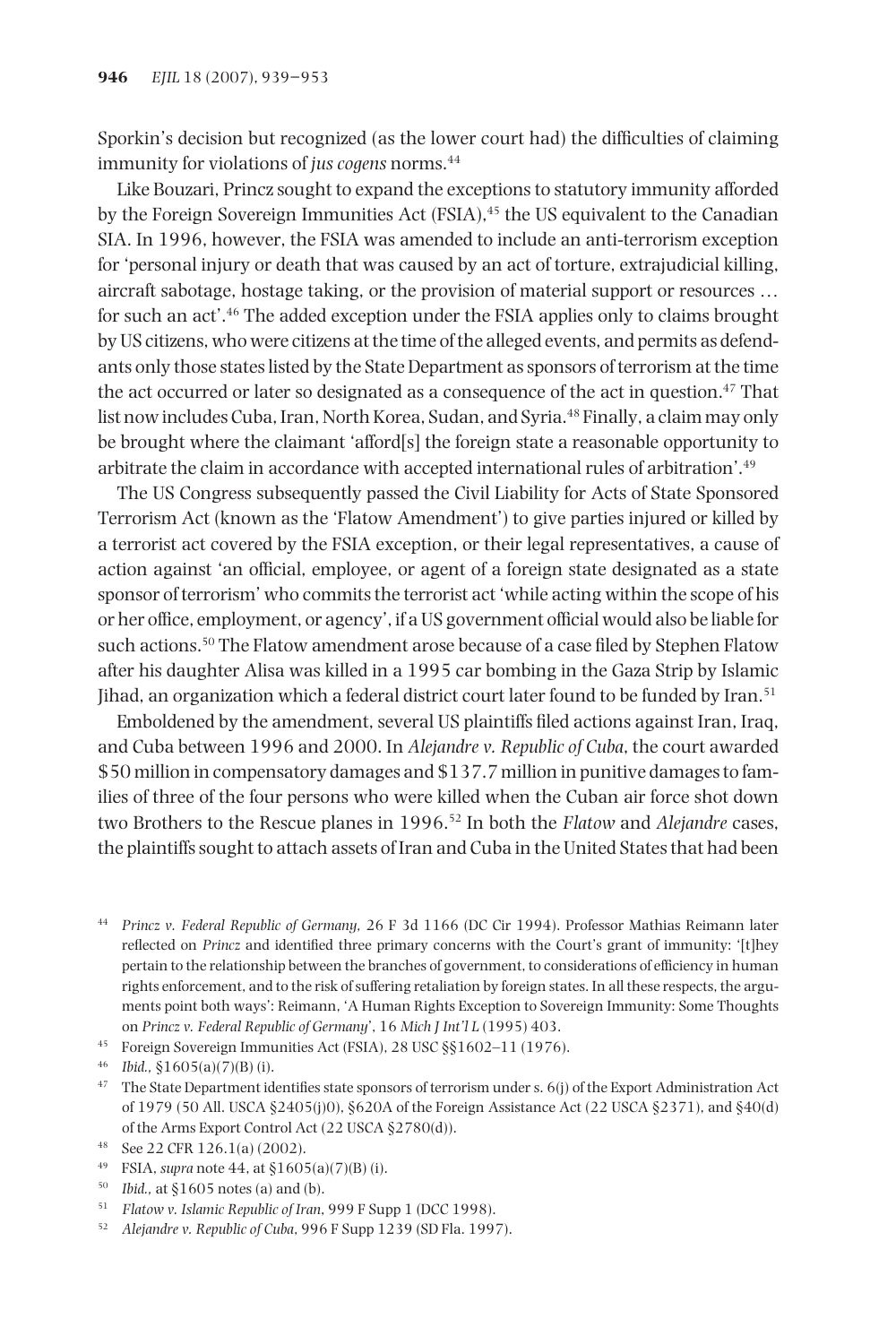blocked by the US government in previous decades. Over the objections of President Clinton, the US Congress further amended the FSIA to provide that any property of a state designated as a sponsor of terrorism and frozen pursuant to lawful means could be subject to execution or attachment in aid of a judgment against that state under the terrorism exception to the FSIA.<sup>53</sup> Three years of additional negotiations followed between the Executive Branch and Congress before the US federal government ultimately liquidated \$96.7 million of the \$193.5 million of Cuban assets that had been blocked and paid that amount to the plaintiffs in the *Alejandre* action and their lawyers. The claimants in the cases against Iran generally received compensatory but not punitive damages, and eventually settled for more than \$380 million in compensation out of US funds. 54 Congress effectively forestalled additional FSIA cases by approving settlement appropriations only for cases filed as of July 2000.<sup>55</sup>

 Under the international takings exception of the FSIA, plaintiffs in the US may also invoke 28 USC  $\S1605(a)(3)$  to reclaim property or assets seized in violation of international law. The little-used international takings exception embodies the spirit of the Second Hickenlooper Amendment, 22 USC  $\S$ 2370, and reflects legislative concern that the Act of State doctrine found in *Banco Nacional de Cuba v. Sabbatino56* not serve to foreclose claims for wrongful expropriation. Recently, the taking in violation of international law exception has been used by plaintiffs in *Nemariam v. Federal Republic of Ethiopia* , a case involving Ethiopia's seizure of assets owned by Ethiopians of Eritrean origin in the course of their mass expulsion from Ethiopia during the 1998–2000 Eritrea-Ethiopia war.<sup>57</sup>

Significantly, the FSIA applies to states and their agencies and instrumentalities, but not to individuals. 58 Cases against individual human rights abusers may be brought by aliens in the United States under the Alien Tort Claims Act (ATCA), 59 as well as the Torture Victim Protection Act of 1991 (TVPA) which provides a civil cause of action to US citizens and foreigners alike for torture or extrajudicial killing. 60 (Service of process rules requiring the presence of the defendant in the US and a 10-year statute of limitations mean that relatively few TVPA cases are ever filed.) The ATCA, which provides a remedy for ' violations of the law of nations ' , was recently narrowed in *Sosa v. Alvarez-Machain,*61 but almost certainly applies to cases of torture, genocide, and

<sup>&</sup>lt;sup>53</sup> Victims of Trafficking and Violence Protection Act of 2000, 22 USC §7100.

<sup>54</sup> See J.K. Elsea, Congressional Research Serv, *Suits Against Terrorist States by Victims of Terrorism* (2006), App. I (presenting a full list of the remedies provided in 10 cases against Iran), available at: [www.fas.org.](http://www.fas.org) 

<sup>55</sup> S. 2002 of the Victims of Trafficking and Violence Protection Act of 2000, Pub L No. 106-386, 114 stat. 1464 limits funded compensation to a limited class of suits filed before July 2000.

<sup>&</sup>lt;sup>56</sup> Banco Nacional de Cuba v. Sabbatino, 376 US 398 (1964).

<sup>&</sup>lt;sup>57</sup> Nemariam v. Federal Republic of Ethiopia, 315 F 3d 390, 391-392 (DC Cir 2003).

<sup>58</sup> FSIA, *supra* note 44, at §1603(a–b).

<sup>59 28</sup> USC §1350, 1602-1611 (1976).

<sup>60</sup> Torture Victim Protection Act of 1991, 28 USC §1350.

<sup>61</sup> *Jose Francisco Sosa v. Humberto Alvarez-Machain,* 124 S Ct 2739 (2004).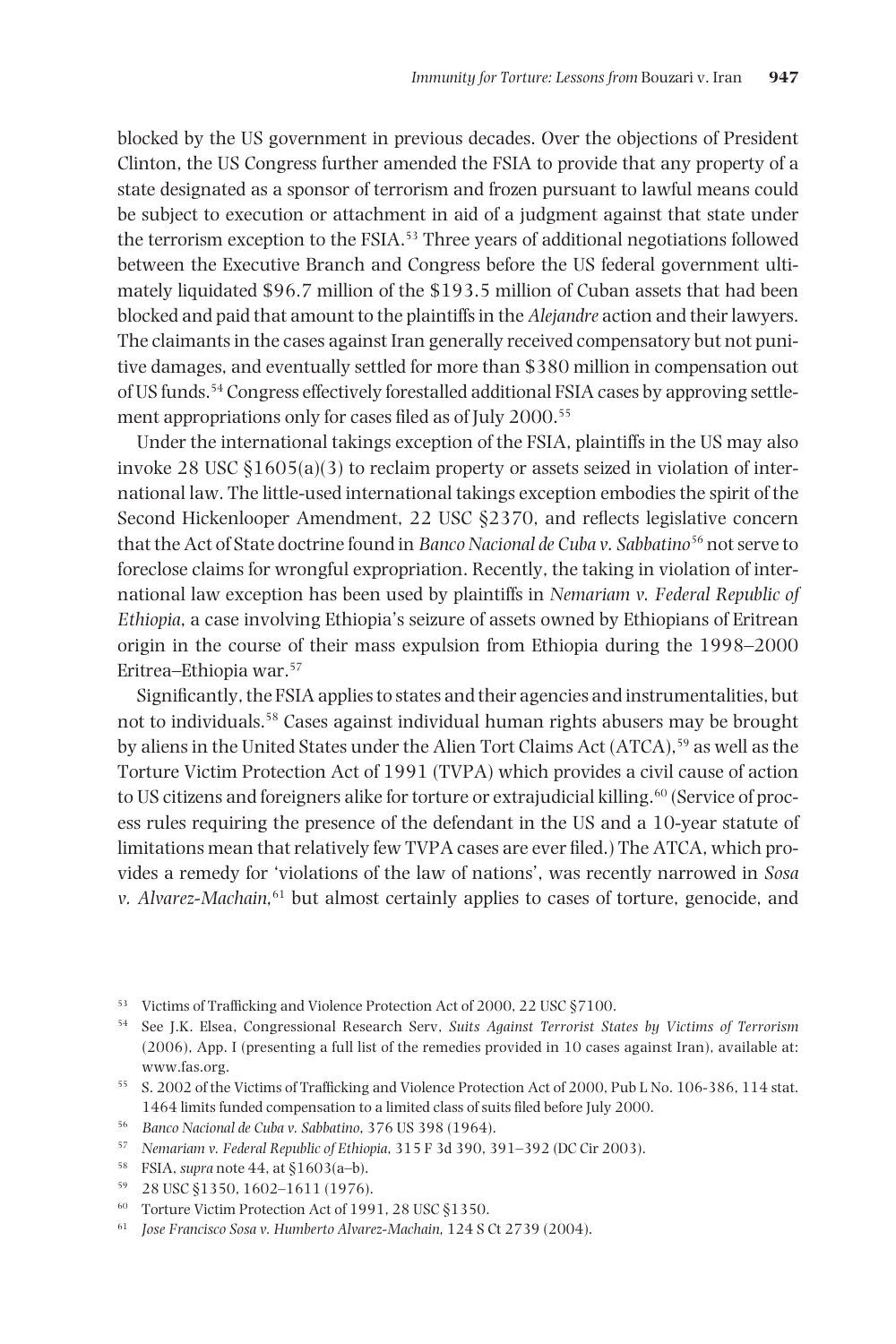crimes against humanity. Indeed, Justice Breyer's concurrence in *Alvarez-Machain* explains that universal criminal jurisdiction necessarily contemplates civil recovery:

 [C]onsensus as to universal criminal jurisdiction itself suggests that universal tort jurisdiction would be no more threatening. That is because the criminal courts of many nations combine civil and criminal proceedings, allowing those injured by criminal conduct to be represented, and to recover damages, in the criminal proceeding itself. 62

Where the FSIA and the ATCA conflict, *Trajano v. Marcos*<sup>63</sup> holds that the FSIA trumps and that the ATCA may not be used to sue an individual in his or her capacity as a state official.

 The result in US courts has been a steady stream of cases aimed at obtaining civil redress for a limited universe of claims. In recent years, a host of hybrid actions against individual Saudi Arabian nationals and state actors alleging support for terrorist acts and mass crimes against US citizens have complicated the picture. 64 At a minimum, the proliferation of ATCA cases and law suits against state sponsors of terrorism in the US has cemented the United States ' reputation as the most amenable jurisdiction for certain human rights cases. But the paradigmatic case of torture committed by state officials in a foreign country remains beyond the reach of plaintiffs hoping to use the FSIA.

#### **5 Next Steps on Immunity in Canada**

The findings and subsequent application of *Bouzari v. Iran* suggest that civil redress in Canada for grave human rights abuses committed by foreign states will be driven by legislative change, not an expansive interpretation of the existing Act. Advocates for reform are now pushing two distinct efforts to amend the SIA. Each amendment would be concerned with Canadian, not international, law, although any such amendments would introduce the effect of the international prohibition against at least certain *jus cogens* offences into domestic law.

The first was inspired by the 1996 amendments to the FSIA in the United States and would bar immunity in Canada 'in any proceedings that relate to terrorist activity that the foreign state conducted on or after January 1,  $1985'$ .<sup> $65$ </sup> The proposed legislation was introduced in the 38th Parliament, 2005, by then-opposition Conservative Member of Parliament Stockwell Day. However, as noted by Forcese, ' [t]his law project died on the order paper in 2005. It remains to be seen whether it will be resuscitated by the new Conservative government with Day as the new Minister of Public Safety and Emergency Preparedness.'<sup>66</sup>

A second proposed amendment was briefly floated by Francine Lalonde, a Bloc Québecois Member of Parliament. Lalonde's Bill would deny immunity for acts of torture, genocide, crimes against humanity, or war crimes that occurred outside

<sup>&</sup>lt;sup>62</sup> *Ibid., at* 762-763.

<sup>63</sup> *Trajano v. Marcus (In re Estate of Marcos Litigation)* , 978 F 2d 493, 497 (9th Cir 1992), cert denied sub nom. *Marcos-Manotoc v. Trajano* , 113 S Ct 2960 (1993).

<sup>64</sup> See, e.g., *Burnett v. Al Baraka Inv & Dev Corp,* 274 F 2d 86 (DC Cir 2003).

<sup>65</sup> Bill C-394, 1st Sess., 38th Parl., 53 – 54 Eliz. II, 2004 – 2005, cl. 1. A parallel Private Member's Bill was introduced in the Senate. Bill S-35, 1st Sess., 38th Parl., 53-54 Eliz. II, 2004-2005.

<sup>66</sup> Forcese, ' De-Immunizing Torture: Reconciling Human Rights and State Immunity ' , *McGill LJ* (2007).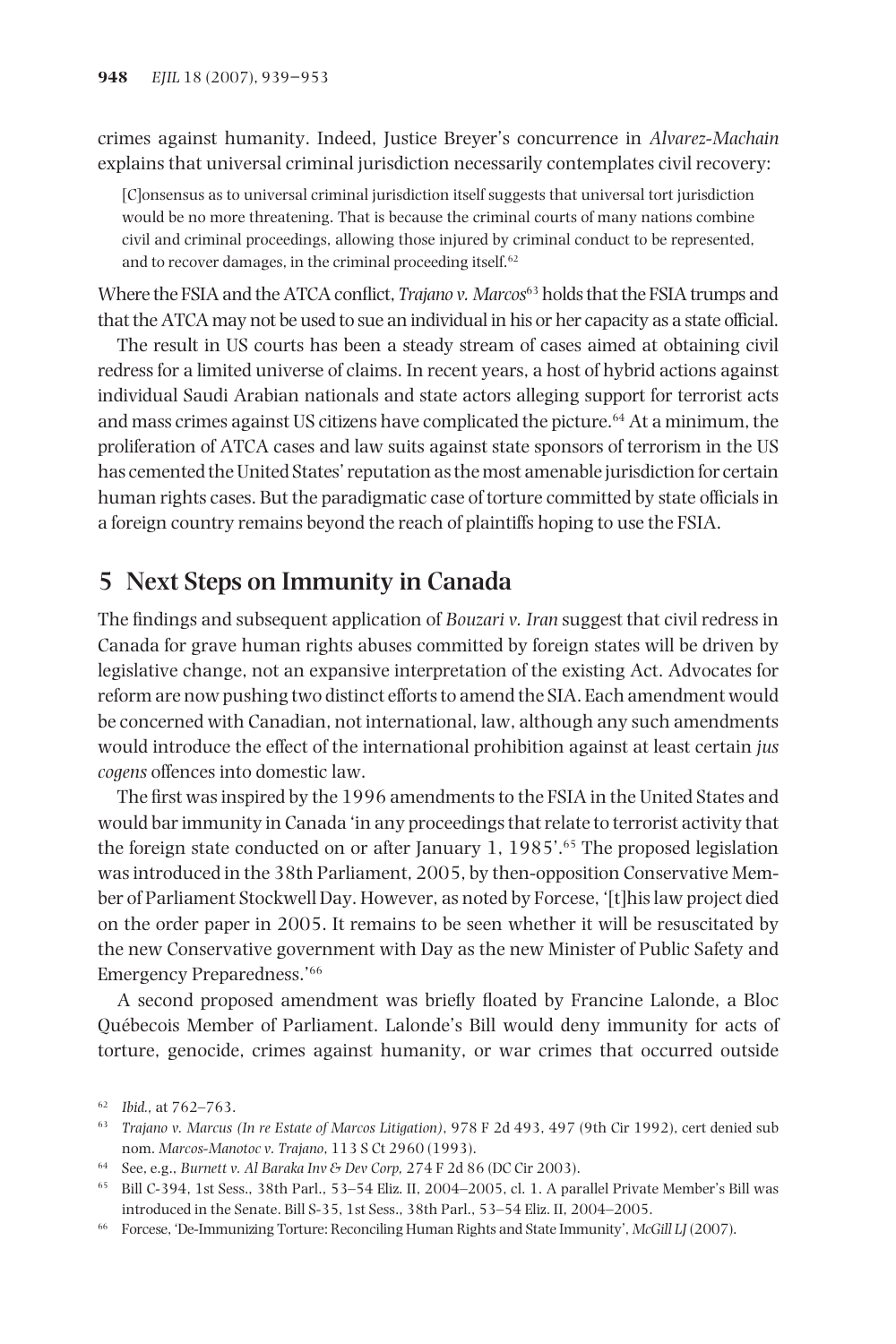Canada. The Bloc Québecois ' legislation is informed by the work of several human rights organizations and the University of Toronto Faculty of Law International Human Rights Clinic.<sup>67</sup> This effort seeks to deny civil immunity to states and state offi cials responsible for a class of egregious human rights abuses, subject to several limitations. It applies only to a category of international crimes for which universal criminal jurisdiction already exists, in cases filed by Canadian citizens and residents who can meet the 'real and substantial connection' test, and would maintain *forum non conveniens* restrictions. 68 If Lalonde's Bill were enacted, Canadian victims abused abroad, but without legal recourse there, would be permitted to sue foreign states in Canadian courts for acts of torture or other *jus cogens* violations. 69

 The case for amending Canada's SIA in this way rests on several propositions. First, Canada is a party to virtually every international human rights convention<sup>70</sup> and has set the standard for criminal accountability of serious human rights abuses. Under the *Crimes Against Humanity and War Crimes Act* (CAHWCA) Canada permits extraterritorial criminal prosecution of foreign nationals for acts, including torture, occurring outside Canada. (The Act requires that the accused be present in Canada or that the alleged victims be Canadian citizens.<sup>71</sup>) Paired with the existing SIA, the CAHWCA creates an anomalous legal regime in which Canada has the ability to deprive an individual of his or her liberty for the same acts for which a victim is unable to seek civil redress.

 In this light, the Committee Against Torture's implied acknowledgement of Canada's failure to provide a remedy is further evidence that the *Bouzari* judgment is inconsistent with Canada's commitments as a global protector of human rights. 72 Fully two years before *Bouzari* was decided, Adams observed that '[t]he CAT is the most promising source of international law in which to locate a transfer of enforcement authority from international to national jurisdiction, expressing as it does the most recent and wide-ranging consensus concerning the rights of all persons to be free from torture.<sup>73</sup>

- <sup>67</sup> A conference at the University of Toronto Faculty of Law on 1 Oct. 2004, included representatives of the Government of Canada, the province of Ontario, Human Rights Watch, Amnesty International, RE-DRESS, the International Coalition Against Torture, Le Centre International des Resources Juridiques, and counsel for existing and potential plaintiffs.
- 68 Civil cases are not limited by prosecutorial discretion and involve a less onerous standard of proof. Accordingly, most civil actions are subject to stricter jurisdictional tests and, ordinarily, must be filed within a prescribed time.
- 69 Unless the law is made retroactive, Arar, Sampson, and the Estate of Zahra Kazemi will face the same difficulties Bouzari encountered.
- 70 As Andrew Cohen has noted, ' no country belongs to more clubs ' : A. Cohen, *While Canada Slept: How We Lost Out Place in the World* (2003), at 15.
- <sup>71</sup> *Crimes Against Humanity and War Crimes Act* 2000, c. 24, at s. 8. The first case to be prosecuted under the statute began in Mar. 2007. The defendant, Désiré Munyaneza, is accused of committing crimes against humanity in the Butare region of Rwanda during the 1994 genocide.
- 72 Forcese, *supra* note 66, observes that some Committee Against Torture members went further in their examination of Canada and outlined a rationale for international countermeasures that would countenance civil suits in Canada against sovereigns responsible for torture.
- 73 Adams, ' In Search of a Defence of the Transnational Human Rights Paradigm: May *Jus Cogens* Norms be Invoked to Create Implied Exceptions in Domestic State Immunity Statutes? ' , in C. Scott (ed.), *Torture as Tort* (2001), at 250.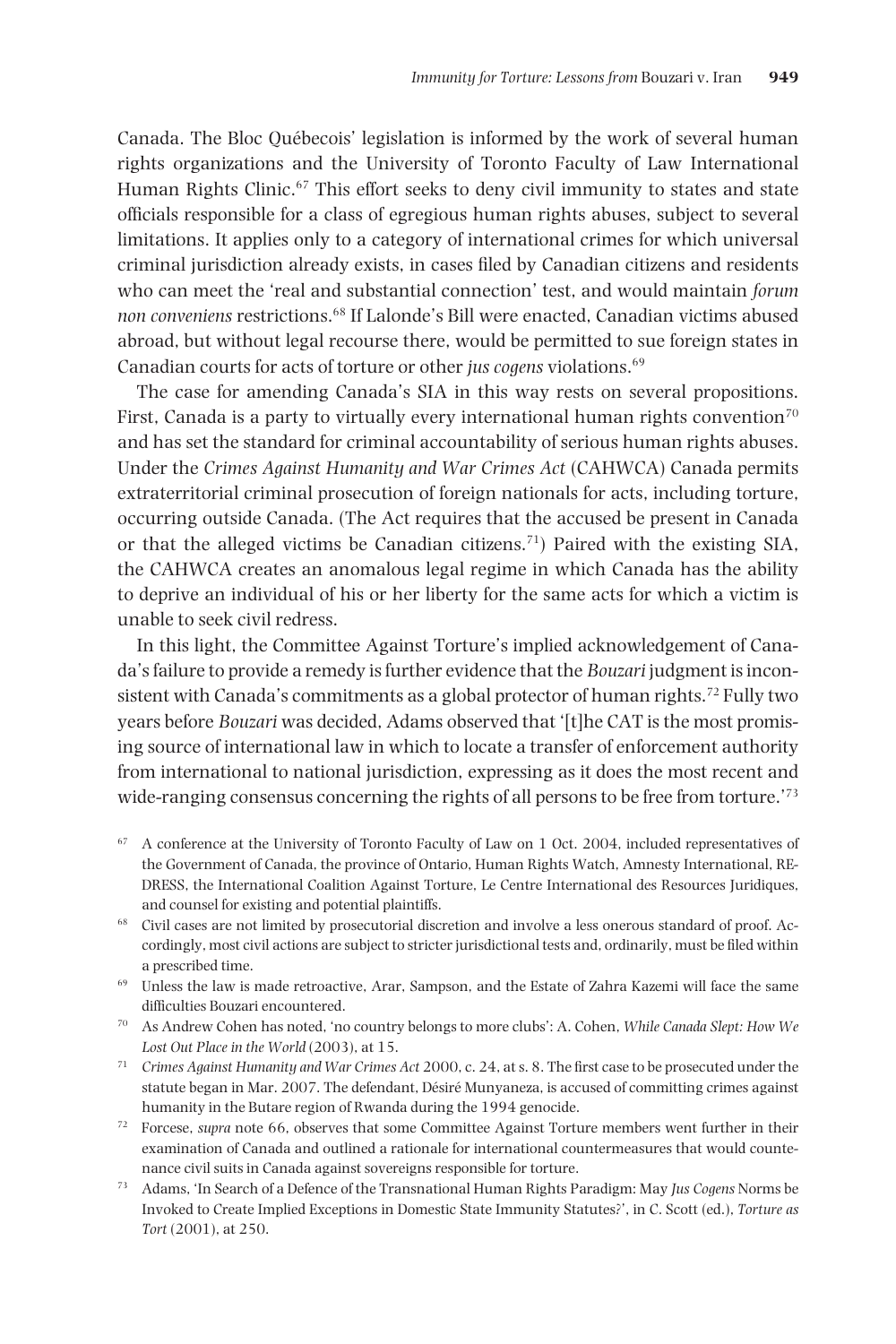Amending the SIA to craft an exception to immunity for torture would reaffirm Canada's respect for the spirit of international human rights and align Canadian law with the Canadian Supreme Court's frequent embrace of customary international law. 74

 Second, permitting Canadian victims of grave human rights abuses to sue the responsible state empowers the appropriate parties to appear in such cases. There is a significant literature describing the value of civil actions to plaintiffs as a tool for addressing international human rights abuses.<sup> $75$ </sup> The Court of Appeal's decision in *Jones v. Saudi Arabia* accepts a position long held by psychologists and lawyers working with survivors of torture that 'there are cases and torture is among them, where the value of civil redress may be suggested to lie as much in terms of the ability to establish the truth and so to assist rehabilitation or closure as in terms of the prospect of financial recovery'.<sup>76</sup>

As for the proper defendants, torture and other grave abuses are  $-$  by definition  $$ committed by state actors in their official capacity.<sup>77</sup> In *Jones v. Saudi Arabia*, Lord Justice Mance addressed the supposed incongruity between the definition of torture, which requires that the act stem from official state authority, and the protection of state actions under state immunity provisions:

 I do not accept that the claimants face any such unanswerable dilemma. … the requirement that the pain or suffering be inflicted by a public official does no more in my view than identify the author and the public context in which the author must be acting. It does not … suggest that the official inflicting such pain or suffering can be afforded the cloak of state immunity.<sup>78</sup>

 In this regard, the Court of Appeal decision in *Jones v. Saudi Arabia* (since reversed by the House of Lords) 79 created a distortion. In ruling that Jones, Mitchell, Sampson, and Walker may pursue claims against their alleged torturers but not the State of Saudi Arabia, the Court of Appeal removed immunity from individuals while upholding Saudi Arabia's untouchable status.<sup>80</sup> Like the TVPA in the US, the Court of Appeal's

- 74 See *Mugesera v. Canada* [2005] 2 SCR 100; *Baker v. Canada* [1999] 2 SCR 817. See also *Bouzari v. Iran* , *supra* note 1, at para. 65; On the importance of customary international law for Canadian legislation generally see *114957 Canada Ltée (Spraytech, Société d'arrosage) v. Hudson (ville)* 2001 SCC 40, 200 DLR (4th), paras 28 – 32. For a discussion of the application and incorporation of international law generally in Canada see Brunnée and Toope, ' A Hesitant Embrace: The Application of International Law by Canadian Courts', 40 *Canadian J Int'l L* (2002) 3.
- 75 E.g., see B. Stephens and S. Ratner, *International Human Rights Litigation in U.S. Courts* (1996), at 233 238.

76 *Jones v. Ministry of Interior Al-Mamlaka Al-Arabiya (The Kingdom of Saudi) and another Mitchell and others v. Al-Dali and others* [2004] All ER (D) 418, para. 80.

- 77 Art. 1 of the Convention Against Torture and other Forms of Cruel, Inhuman or Degrading Treatment or Punishment, which entered into force on 26 June 1987, defines torture as any 'act by which severe pain or suffering, whether physical or mental, is intentionally inflicted on a person for such purposes as obtaining from him or a third person information or a confession, punishing him for an act he or a third person has committed or is suspected of having committed, or intimidating or coercing him or a third person, or for any reason based on discrimination of any kind, when such pain or suffering is inflicted by or at the instigation of or with the consent or acquiescence of a public official or other person acting in an official capacity'.
- 78 *Ibid.,* at para. 71.
- 79 *Jones, supra* note 34.
- 80 *Jones, supra* note 76.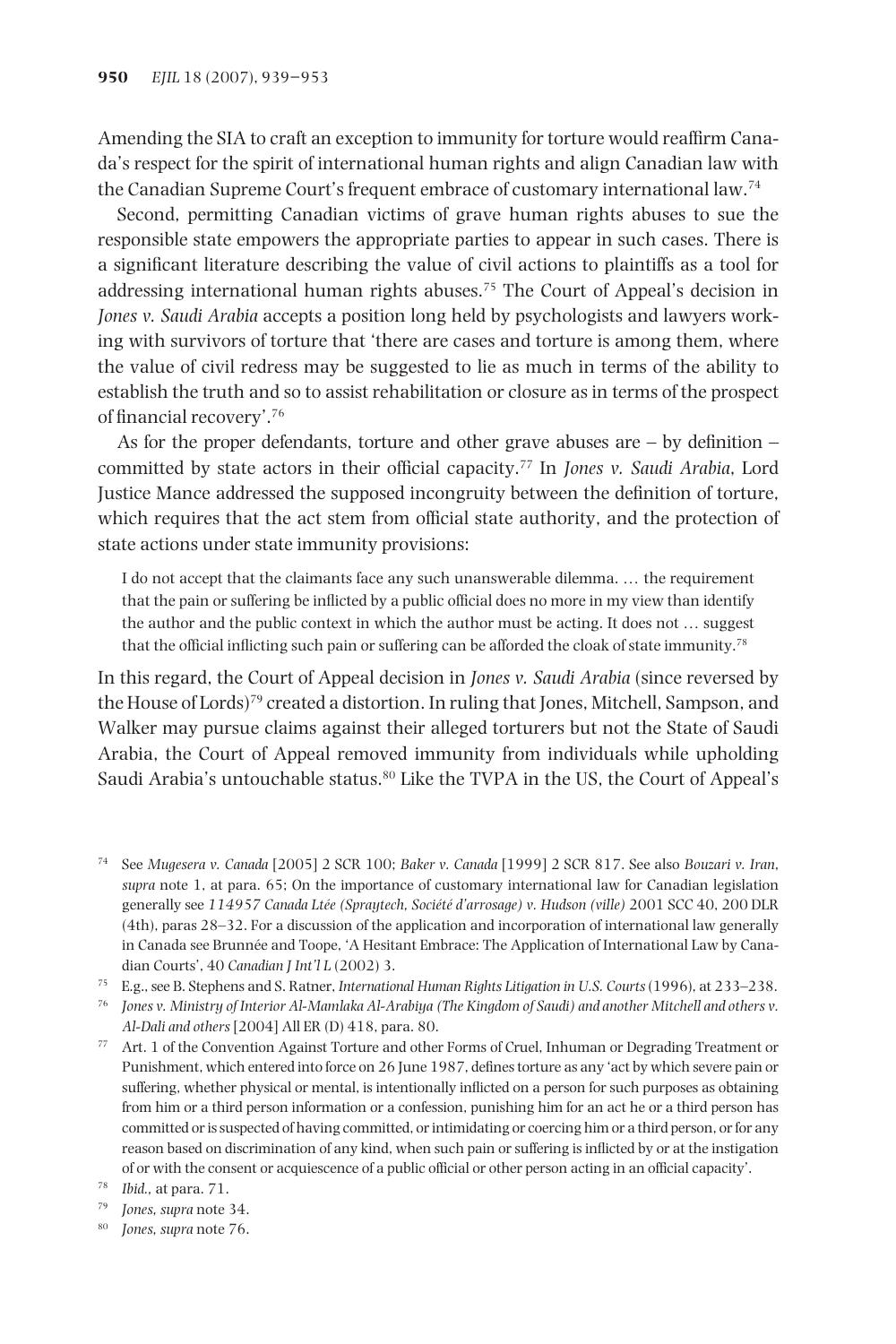ruling in *Jones* assigned blame to individuals precluded from claiming *ratione materiae*  $\lim_{\text{min} \to \infty}$  Predictably, Houshang Bouzari refiled his action against the individuals he believes to be responsible for his torture. 82

 The illogic inherent in this trend shields the most responsible party from blame. A state's responsibility for the actions of government authorities derives from both public international law and the private law tort doctrine of *respondeat superior* ; in each case, the principal, not the agent, is liable. In reality, the experience of Houshang Bouzari and other survivors demonstrates that victims of torture are routinely blindfolded during their ordeal and unable to identify the individual identity of their torturers. 83 Only by naming the state as a defendant is the ultimate authority called to account and, in most cases, is the possibility of pecuniary recovery engaged. Finally, holding a state liable for systematic abuses precludes the possibility that the sovereign will later disclaim responsibility for the action of government agents.

 In the Canadian context, removing sovereign immunity for grave human rights abuses committed by state agents would also have the benefit of limiting the conceptual danger posed by the Ontario Court of Appeal's decision in *Jaffe v. Miller.*84 There, the court refused to recognize an exception to state immunity where the United States claimed immunity on behalf of agents responsible for kidnapping a Canadian citizen. The court founded its position on the evolution of common law related to state immunity and concluded that so long as the officials were acting as functionaries of the state even the demonstrated illegality of those duties would not remove the protection of state immunity. That position was rejected in Mance LJ's recent decision in the Court of Appeal in *Jones v. Saudi Arabia*. Mance LJ identified the 'incongruity' of suggesting a rationale for extending immunity through which state agents continue to be indemnified by the state for 'illegal or malicious' conduct.'<sup>85</sup> The Court of Appeal also distinguished *Jaffe* as a case that did not address illegal conduct on the scale of systemic torture seen in *Jones,* and which presented a scenario in which there was no international law rationale for the indemnification of state officials.<sup>86</sup> By amending a federal statute, reform of the SIA would limit *Jaffe* to its facts while maintaining the consistency of federal law and ensuring that civil remedies are equal across Canada's provinces. 87

 Third, a *jus cogens* focused exception to immunity targets the harm and serves to buttress the international architecture of human rights protection. Perhaps surprisingly, Canadian law does not provide for individual civil redress following the

<sup>&</sup>lt;sup>81</sup> For a summary of arguments for and against holding individuals, even state actors, potentially liable while upholding immunity for the sovereign see Forcese, *supra* note 66, at  $22-25$ .

<sup>82</sup> Bouzari's lawyer, Mark Arnold, refiled his client's action against individuals associated with the Rafsanjani family and received a default judgment.

<sup>83</sup> Krotz, *supra* note 2, at 59.

<sup>84</sup> *Jaffe v. Miller,* 13 OR (3d) 745, [1993] OJ No. 1377.

<sup>85</sup> *Jones, supra* note 76, at para. 35.

<sup>&</sup>lt;sup>86</sup> Equally, however, once the decision reached the House of Lords, the Law Lords placed great emphasis on the risk that the State would be implicated by a case against individual officials.

<sup>87</sup> Tort remedies are generally governed by each province in Canada. See A. Linden, *Canadian Tort Law* (6th edn., 1997).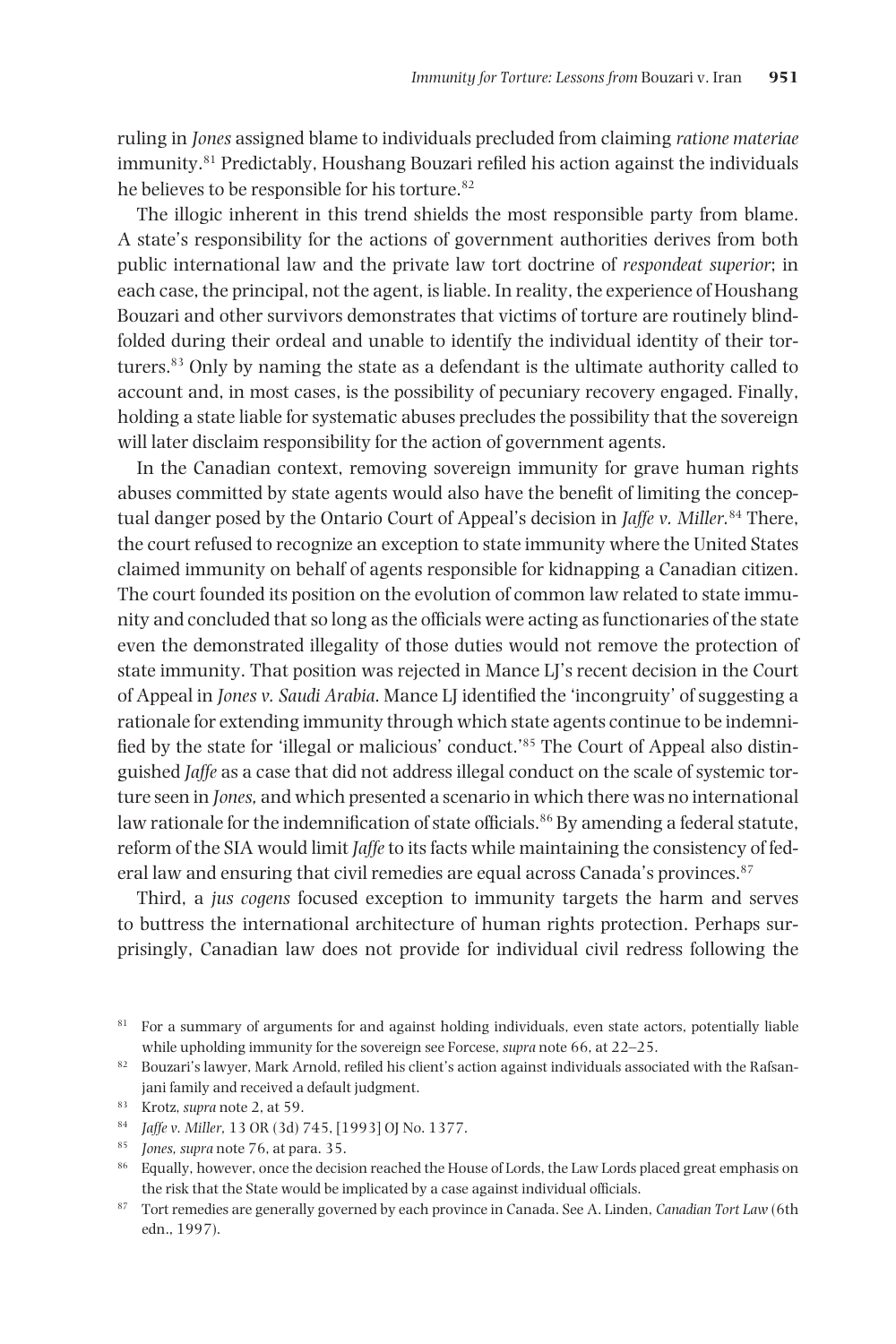commission of international human rights abuses: ' Canada has no equivalent to the US Alien Tort Claims Act (ATCA) or Torture Victim Protection Act (TVPA), which provide jurisdiction for violations of the " law of nations " and a cause of action for torture, respectively'.<sup>88</sup> Amending the SIA would help Canada find a balance between the country's international orientation – its commitment to multilateralism and the international rule of law – and its desire to promote the realization of human rights, as evidenced by its sponsorship of the Ottawa Convention, its support for the International Criminal Court, and its stance at the United Nations. A human rights exception to sovereign immunity would permit Canada to express its revulsion at the commission of such acts, promote access to justice, and communicate the sense in which Canada *itself* is damaged by acts of torture committed abroad. Domestic law can give substance to *erga omnes* obligations in international law, responsibilities that states owe to the international community. Accordingly, a violation of such an obligation deriving from *jus cogens* violations constitutes an offence against other states, in this case, Canada. 89

 By contrast, an exception aimed solely at sponsors of terrorism runs the risk of being under-inclusive. Acts of terror may constitute a crime against humanity and, like torture, produce victims deserving of compensation. The problem of removing immunity for states designated as supporters is a political one. In the US, "[t]errorist state" suits ... pose [a] serious danger to U.S. courts: namely, that they will become politicized as they are drawn into foreign policy debates'.<sup>90</sup>

#### **6 Conclusion**

As Forcese argues, '[s]ometime before Canada submits its sixth periodic report to the UN Committee Against Torture in 2008 it will have to consider how best to respond to that Committee's position on civil remedies for torture victims ' . 91 Parliament would honour the legacy of Houshang Bouzari's effort by amending the SIA to remove immunity for acts of torture and other *jus cogens* offences.

 To address the concern that such a statute would be over-used or applied as a political weapon against selected states, the law should operate within existing ' real and substantial' connection requirements for standing. Any amendment allowing Canadians to sue foreign states in Canadian courts should in turn permit foreign countries acting in good faith to adjudicate these claims themselves. Judges, of course, would possess the discretion to invoke *forum non conveniens* or apply a conflict-of-law analysis. As a result, states that are willing and able to prosecute such crimes should not find themselves as defendants in Canadian courts.

<sup>&</sup>lt;sup>88</sup> Davidson, 'Tort Au Canadien', 38 *Vanderbilt J Transnat'l L* (2005) 1403, at 1406.

<sup>89</sup> *Barcelona Traction, Light and Power Co* , Second Phase [1970] ICJ Rep 5, at 64; and for commentary see Bartsch and Elberling, 'Jus Cogens vs. State Immunity, Round Two: The Decision of the European Court of Human Rights in the Kalogeropoulou et al. v. Greece and Germany Decision ' , 4(5) *German LJ* (2003), at para. 20.

<sup>&</sup>lt;sup>90</sup> Slaughter and Bosco, 'Plaintiff's Diplomacy', *Foreign Affairs*, Sept./Oct. 2000.

<sup>91</sup> Forcese, *supra* note 66, at 57.